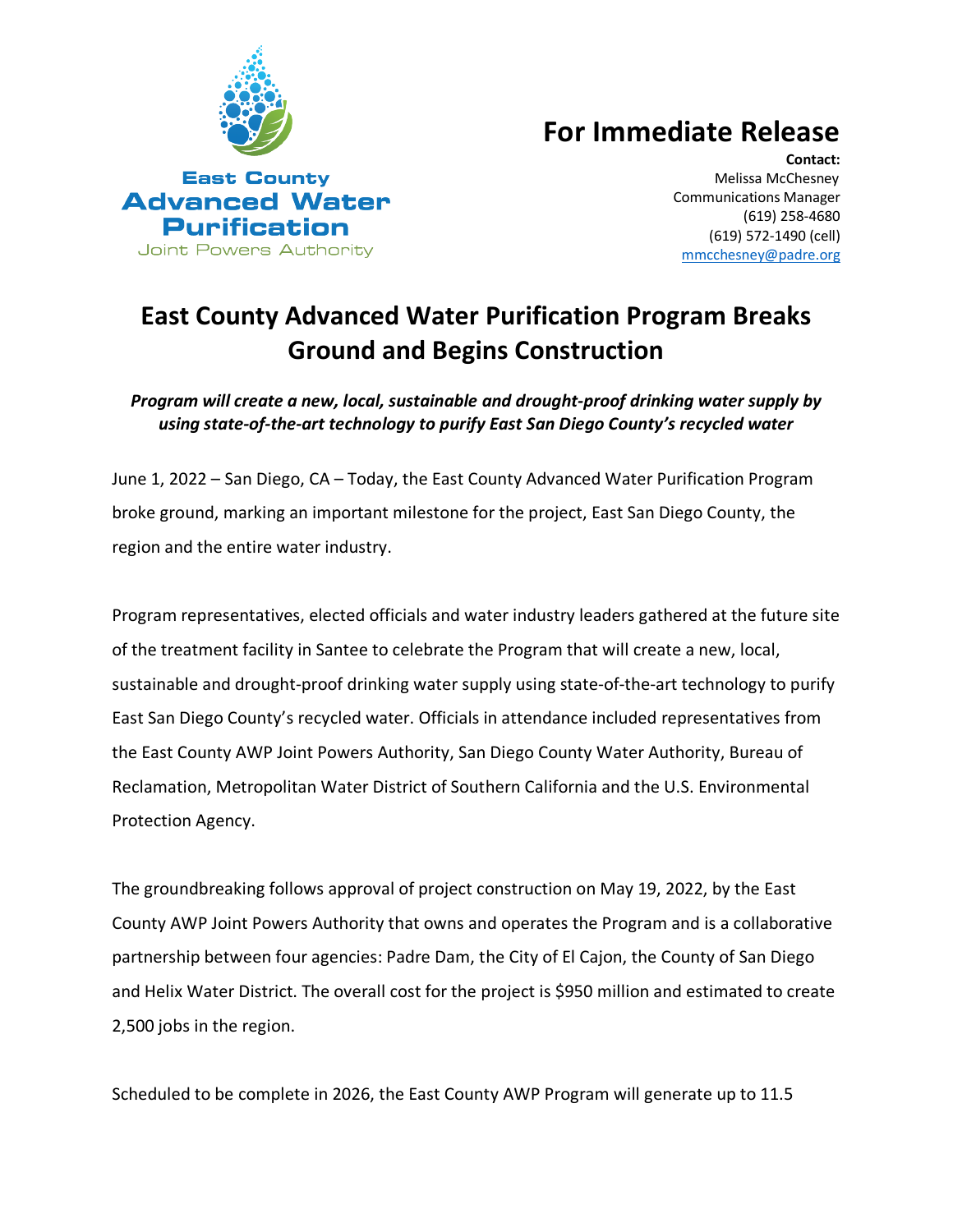million gallons per day of purified water— meeting approximately 30% of current drinking water demands for East San Diego County residents and businesses. The Program will use four advanced water purification steps to produce water that is near-distilled in quality.

"Today marks an exciting moment for our East San Diego County customers!" said Allen Carlisle, Padre Dam and JPA Administrator CEO/General Manager. "We are now one step closer to creating a local, reliable and sustainable drinking water source that will reduce our dependence on increasingly expensive imported water. The East County Advanced Water Purification Program is a smart investment that provides a long-term solution for increased stability in our communities and safeguards the vitality of our economy and quality of life."

After the advanced water purification process, the purified water will be blended with water in Lake Jennings and treated again at Helix Water District's R.M. Levy Water Treatment Plant before being distributed as drinking water.

"In addition to providing a new local water supply, the Program will eliminate the need to send most of East County's wastewater to the City of San Diego's Point Loma Wastewater Treatment Plant, where it is currently treated and then discharged into the ocean," said Kyle Swanson, Padre Dam Incoming CEO/General Manager. "The East County Advanced Water Purification Program will benefit not only our customers and the community, but our shared environment too."

"As California adapts to an increasingly arid climate, expanding our water supply portfolio with 21st century investments in water recycling, like the East County Advanced Water Purification program is critical," said Joaquin Esquivel, Chair, State Water Resources Control Board. "Thanks to state and federal leadership, we have a generational opportunity to support the affordability and viability of this and other water supply projects throughout the state. Local leadership and vision are what have made this project a reality and helped to show that we can turn climate anxiety into climate action."